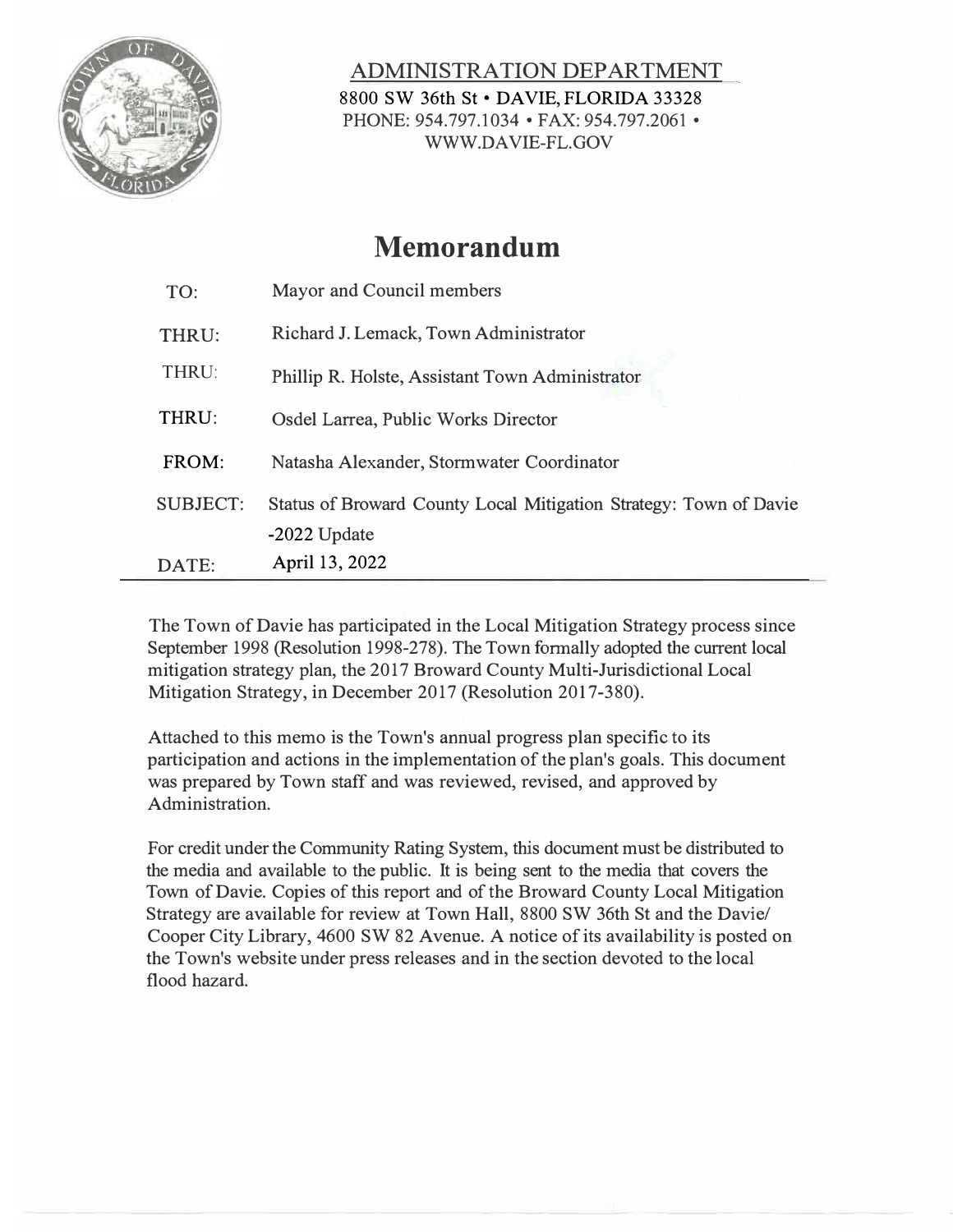## CRS Activity 510

## 2022 Town of Davie Progress Report on its Local Mitigation Strategy Date

this Report was Prepared: **April 13, 2022** 

Name of Community: **Town of Davie, Florida** 

Name of Plan: **2017 Broward County Multi-Jurisdictional Local Mitigation Strategy** 

Date of Adoption of Plan: **December 6, 2017 (Town of Davie plan adoption); March 12, 2018 (effective date with FEMA)** 

*5 Year CRS Expiration Date:* **March 12, 2023** 

1. How can a copy of the original plan or area analysis report be obtained:

**Davie Town Hall (8800 SW 36th street), Davie/Cooper City Library (4600 SW 82 Avenue), Town of Davie website (www.davie-fl.gov).** 

2. Describe how this evaluation report was prepared and how it was submitted to the governing body, released to the media, and made available to the public:

**This memo is the Town's annual progress plan specific to its participation and actions in the implementation of the plan's goals. The memo was prepared by Town staff and was reviewed, revised, and approved by Administration.** 

**The evaluation is submitted via memo format to the Town Council, sent via press release to the media and posted online via the Town website. The report is also sent through an email list to subscribers and copies are available at Davie Town Hall.** 

3. Provide a description of the implementation of each recommendation or action item in the action plan or area analysis report, including a statement on how the project was implemented or not implemented during the previous year:

**Goal #1: Protect human health, safety and welfare.** 

**a. Expansion of Town's open space and parks system**

**Status: In September 2005, Town residents approved a \$25 million Open Space Bond. The bond's goals included protecting the quality of water bodies and the preservation of natural areas. These funds have been used to purchase 240 acres of open space/park land including the Arrowhead Golf Course (now known as Davie Golf and Country Club), Governor Leroy Collins Park and Expansion, Old Davie School Addition, Sunny Lake Expansion, Peaceful Ridge Park, and Batten's Farm. The Town recently purchased land to expand the Old Dav School property. In addition, the Town has issued a bond to develop the Davie Wetlands Park as a stormwater facility.**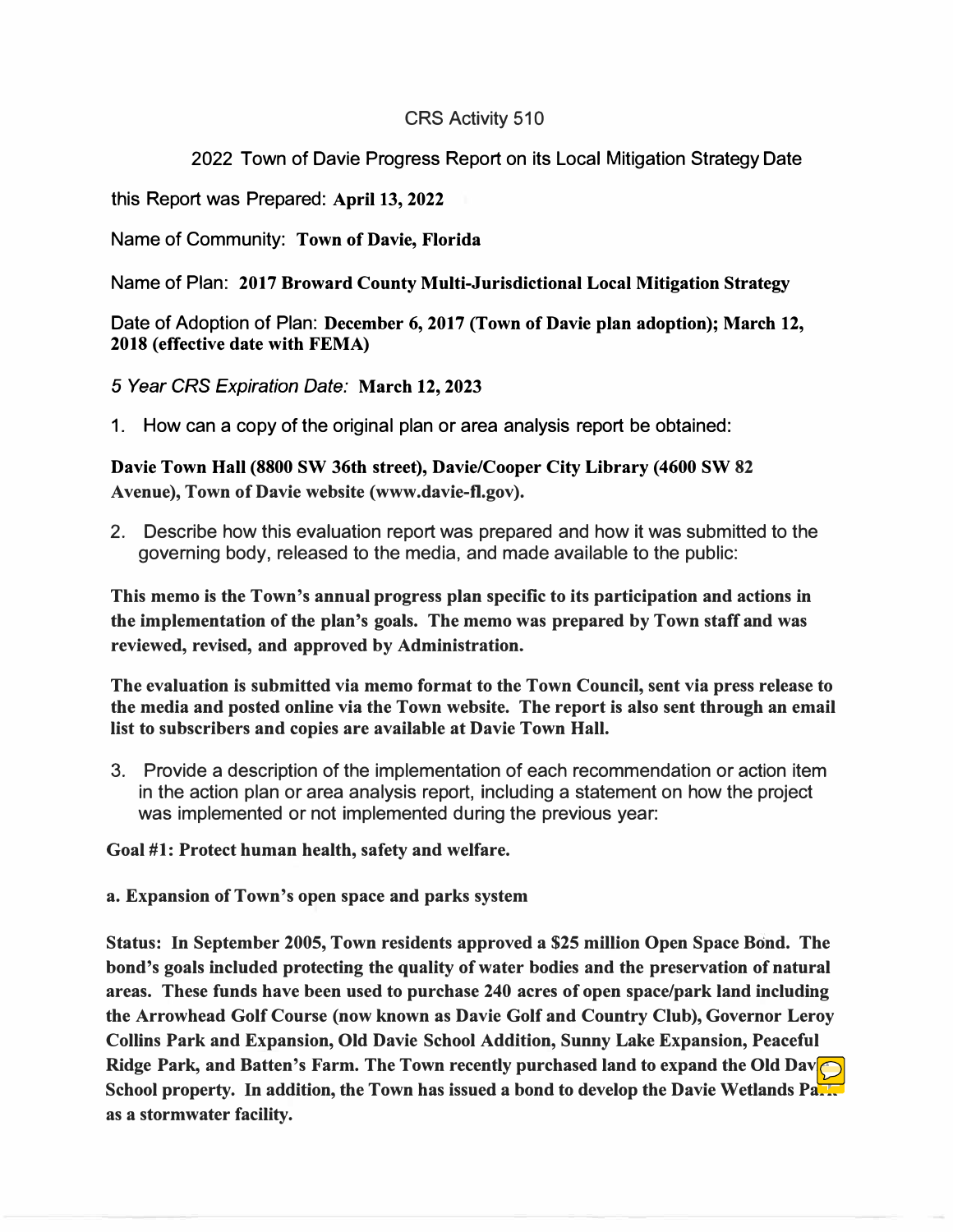**b. Maintain the Town's Fire ISO rating.**

**As of September 1, 2018, the Town of Davie's Fire Rescue Department is classified as a Class 1 Public Protection Classification (PPC) Rating agency. The Class 1 rating is the highest possible score that can be given to any fire department nationwide. Throughout the United States, there are only 411 departments that are a class 1 and only 43 in Florida. There are over 47,000 fire departments in the country.** 

**Goal #2: To increase business, residential, and community awareness and implementation of hazard mitigation.** 

**a. Disseminate flood information through Town publications and other resources. In addition, the Town provides swale upkeep brochures at various Town events and are on-hand at Town Hall. The swale brochures are also available for pick up in our Building department.**

**Status: Ongoing. The Town includes flood or hurricane related outreach information in each issues of its magazine, the Davie Update. The outreach covers a wide range flood safety and preparation topics.** 

**The Town's website and Town-run television channel, Channel 78 on Comcast, are two sources through which residences receive flood information on a regular basis throughout the year. The website contains the Town's flood protection web page that provides extensive information on flood insurance, safety, property protection measures, and other flood-related issues. This information is updated yearly. The Town also utilizes social media, including Facebook, Instagram, and Twitter to disseminate information regarding flood insurance, safety and property protection measures.** 

**In previous years, the Town held the Hurricane Preparedness Open House. The Open House provided educational information, presentations, and materials related to hurricane preparedness and recovery such as pre-registering for shelters {special needs and pet friendly), organizing your hurricane supplies, registering for the horse release program, creating a plan for your family and signing up for emergency alerts. Due to COVID-19, the Town was unable to continue to hold this Open House. The Town is looking to restart this event.**

**b. Develop a clearinghouse to disseminate accurate and consistent information relating to disaster mitigation.**

**Status: The Engineering Division has responded to flood protection assistance requests focusing on property protection measures. The Town's grant division serves as the clearinghouse for all grants including those related to disaster mitigation. Staff is available to assist residents in completing mitigation grant applications.** 

**Goal #3: To ensure adequate training opportunities to support hazard mitigation and enhance outreach efforts that educate the public on existing identified hazards as well as new and emerging threats and hazards.**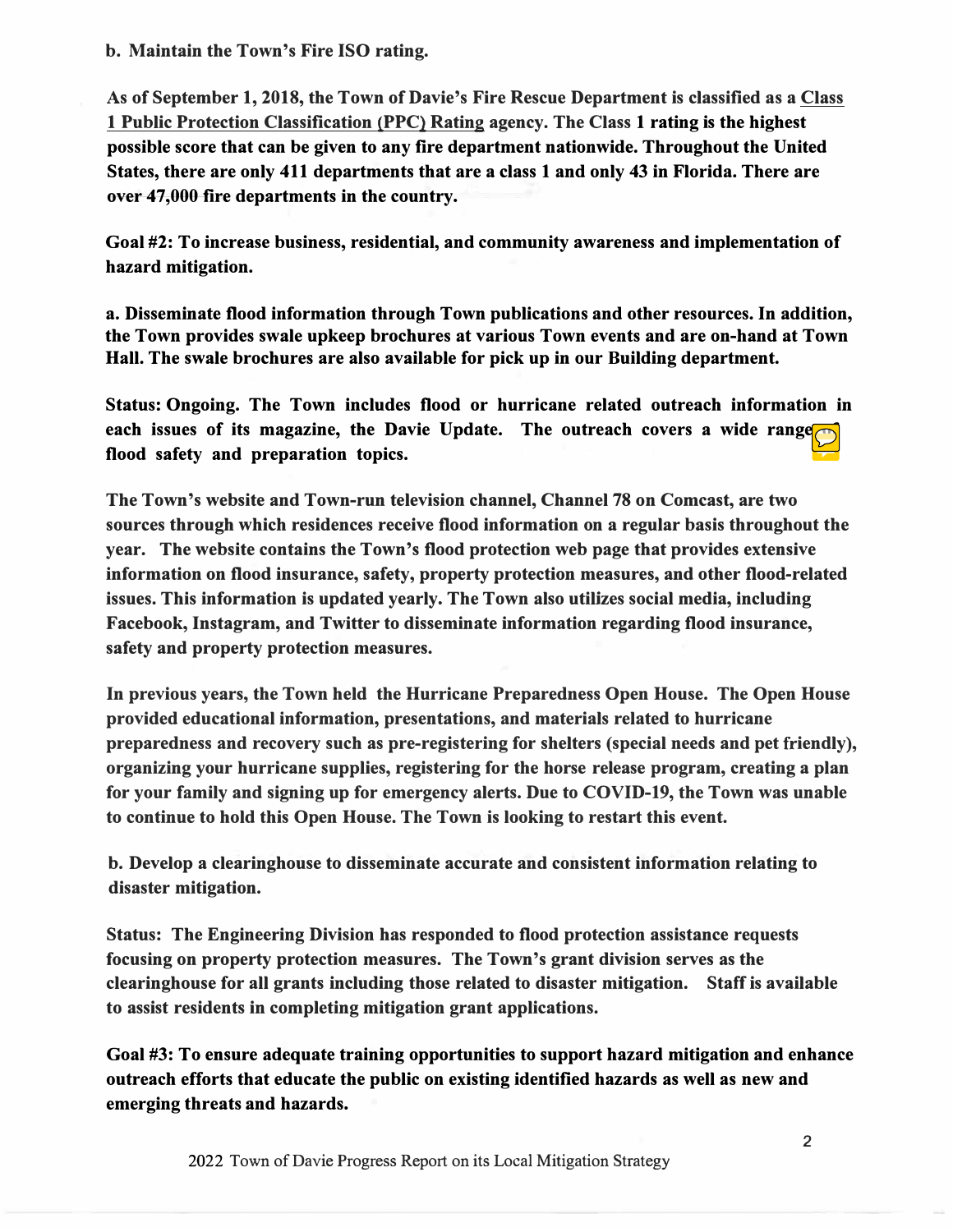**a. Provide training opportunities to staff members involved in floodplain management.**

**Status: Ongoing. Town employees continue to maintain their membership in floodplain management organizations. The Town continues to conduct internal training of public works staff on the importance of prop0er maintenance, the cleaning of catch basins and removing materials to prevent blockages.** 

**b. Enhance outreach efforts that educate the public on existing identified hazards as well as new and emerging threats and hazards.**

**In previous years, the Town held the Hurricane Preparedness Open House. The Open House provided educational information, presentations, and materials related to hurricane preparedness and recovery such as pre-registering for shelters (special needs and pet friendly), organizing your hurricane supplies, registering for the horse release program, creating a plan for your family and signing up for emergency alerts. In addition, the Town highlighted emergency management initiatives at its Community Forums and Vision and Goal-Setting Session.** 

**Due to COVID-19, the Town was unable to continue to hold this Open House. The Town is looking to restart this event. The Town publishes hurricane and flood preparedness information in each issue of the Davie Update which is mailed to all Town residences.**

**Goal #4: To facilitate preventive measures to mitigate hazards.** 

**a. Provide site specific information and assistance to inquirers, including map information, flood protection advice, and information of selecting and dealing with contractors.**

**Status: This activity is ongoing. Town staff respond to inquiries related to FIRM (Flood Insurance Rate Map) and LOMA (Letter of Map Amendment)/LOMR (Letter of Map Revision) requests. The Engineering Division continues to conduct site visits to review flooding and drainage issues. They also provide one-on-one assistance as needed to property owners. Engineering also conducted swale inspections as part of the Town's development process.** 

**b. Implement projects to correct localized flood problems.**

**Status: FAU completed a stormwater needs based assessment to identify future drainage capital improvement projects. In addition, the Town Council adopted the Transit Oriented Corridor stormwater master plan and is seeking funding mechanisms.** 

**The following drainage projects are underway:** 

2022 Town of Davie Progress Report on its Local Mitigation Strategy **3**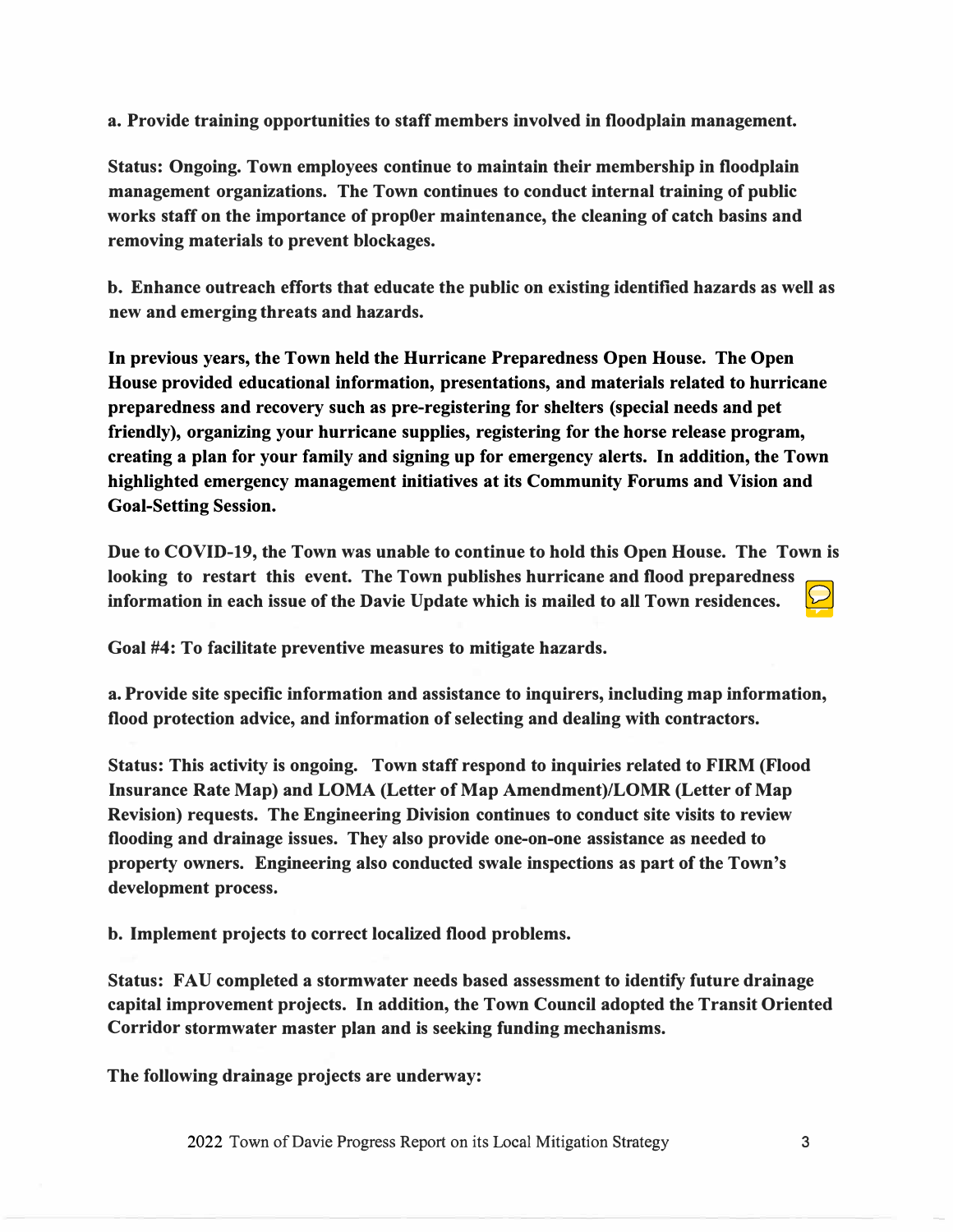- •**Shenandoah Drainage Study- Currently, the Town is designing a drainage pump that will lower water levels prior to storm events in the Shenandoah community, including Vista Filare.**
- $\bullet$ **New River Estates and surrounding roadways -Drainage Study complete. Design underway.**
- **Little Country Estates and Groves Estates - Drainage Improvements Design and permitting complete. Funding has been allocated. The project is advertised for construction**
- **Oak Hill - Conceptual Drainage Study complete and design options are being evaluated by the Town. Evaluating options in relation to Davie Wetlands Park**
- $\bullet$ **SW 61st Avenue Drainage Improvements- Design and permitting complete. The project is ready to be advertised for construction**

 $\Theta$ 

**Goal #5: To facilitate planning initiatives that ensure effective hazard mitigation programs and policies.** 

**a. Monitor the implementation of the local mitigation strategy and prepare a written progress report to the Town Council yearly.**

**Status: This document represents the Town's update to the local mitigation strategy. In 2007-08, the Task Force completed the drafting of its Chapter 4: Risk Assessment. In June 2009, the task force submitted the revised LMS for review by the State of Florida. The State reviewed and approved this strategy and it received for final FEMA approval. The Town Council of the Town of Davie approved the enhanced local mitigation strategy in April 2013. Subsequently, the plan has been revised and the Town Council approved the new strategy in December 2017.**

**b. Update the Broward County mitigation project list to represent new local initiatives.**

**Status: The Town submits projects to the local mitigation task force for inclusion on the county-wide mitigation list. These sites are scored to determine their priority during grant cycles. The Town submits new projects to this list as necessary.** 

**c. Ensure the capital improvements program provides funding for the Town's drainage system and make improvements as necessary.**

**Status: The Town continues to evaluate its system and identify funding sources for drainage improvements. The Town has an ongoing capital improvements drainage program. Please see Goal 4b for specific improvements.** 

**d. Continue to participate in flood management programs and disseminate information and recommendations to the Town Council, staff, and residents.**

**Status: Town Administration, Engineering and Public Works have kept the Council up to date on the Town's participation in the CRS and its compliance with the National Pollution Discharge Elimination System (NPDES). The State conducts its annual NPDES 4**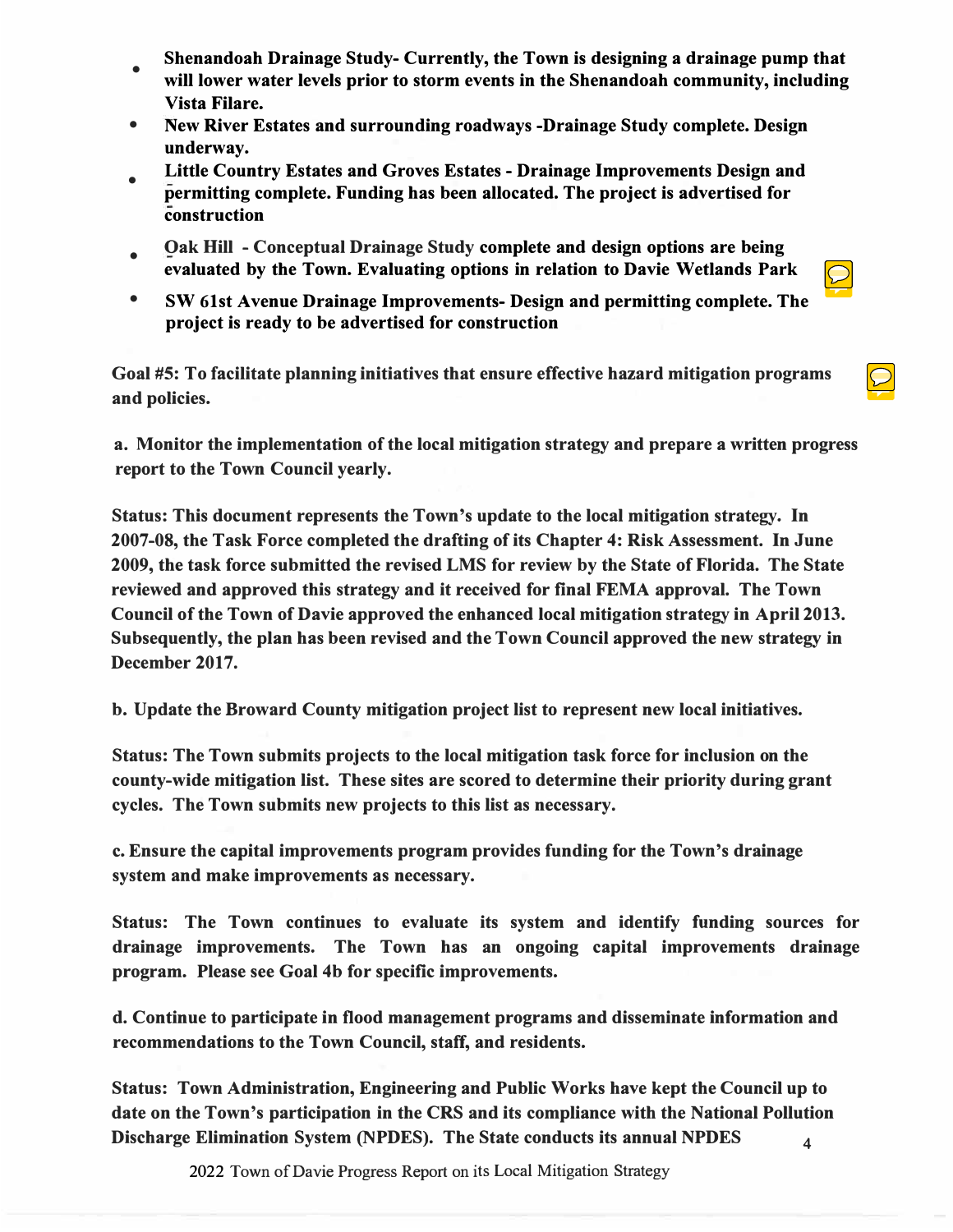**audit review in October. In July 2014, the Town Council approved an updated Floodplain Management Ordinance that coordinates with the Florida Building Code and satisfies the requirements of the National Flood Insurance Program. In 2019, the Town also hired a Stormwater Coordinator to oversee the maintenance and operation of its stormwater system.** 

## **e. Implement the Town's Stormwater Master Plan**

**Status: The Stormwater Master Plan has been completed and was approved by the Town Council in November 2017. To date, the Town Council has allocated over \$7.5 million towards implementing projects identified in the master plan including project design and construction. In addition, the Town will also allocate the American Rescue Plan funds towards neighborhood drainage projects.**

**Goal #6: Develop and enhance regional mitigation efforts.** 

**a. Participate in regional mitigation efforts.**

**Status: The Town of Davie has participated in the Local Mitigation Strategy process since September 1998 (Resolution 1998-278). The Town formally adopted the current local mitigation strategy plan, the 2017 Broward County Multi-Jurisdictional Local Mitigation Strategy, in December 2017 (Resolution 2017-380).** 

**The Town has been a member of the Mitigation Task Force, also known as the LMS Working Group, since its inception and attends its quarterly meetings. Furthermore, Town staff has been meeting quarterly with the Central Broward Water Control District (CBWCD) to implement stormwater studies and infrastructure improvements.** 

**Goal #7: Promote mitigation partnerships and innovative methods of financing mitigation** 

**a. Increase awareness of mitigation funding sources, especially repetitive loss properties**

**Status: Through its annual outreach to repetitive loss properties and/or SFHA properties, the Town provides information on the various flood mitigation grant programs, including the Flood Mitigation Assistance and Repetitive Loss. The Town has been contacted by residents about these programs and is providing assistance to determine eligibility. The Town has also completed a repetitive loss area analysis. This analysis evaluates repetitive loss areas to identify the flooding source, determine if drainage issues are site specific or neighborhood-wide and propose potential solutions. This analysis provides a basis for identifying mitigation funding for future projects.** 

**Goal #8 - Lower flood insurance premiums through Community Rating System (CRS)** 

2022 Town of Davie Progress Report on its Local Mitigation Strategy **5**